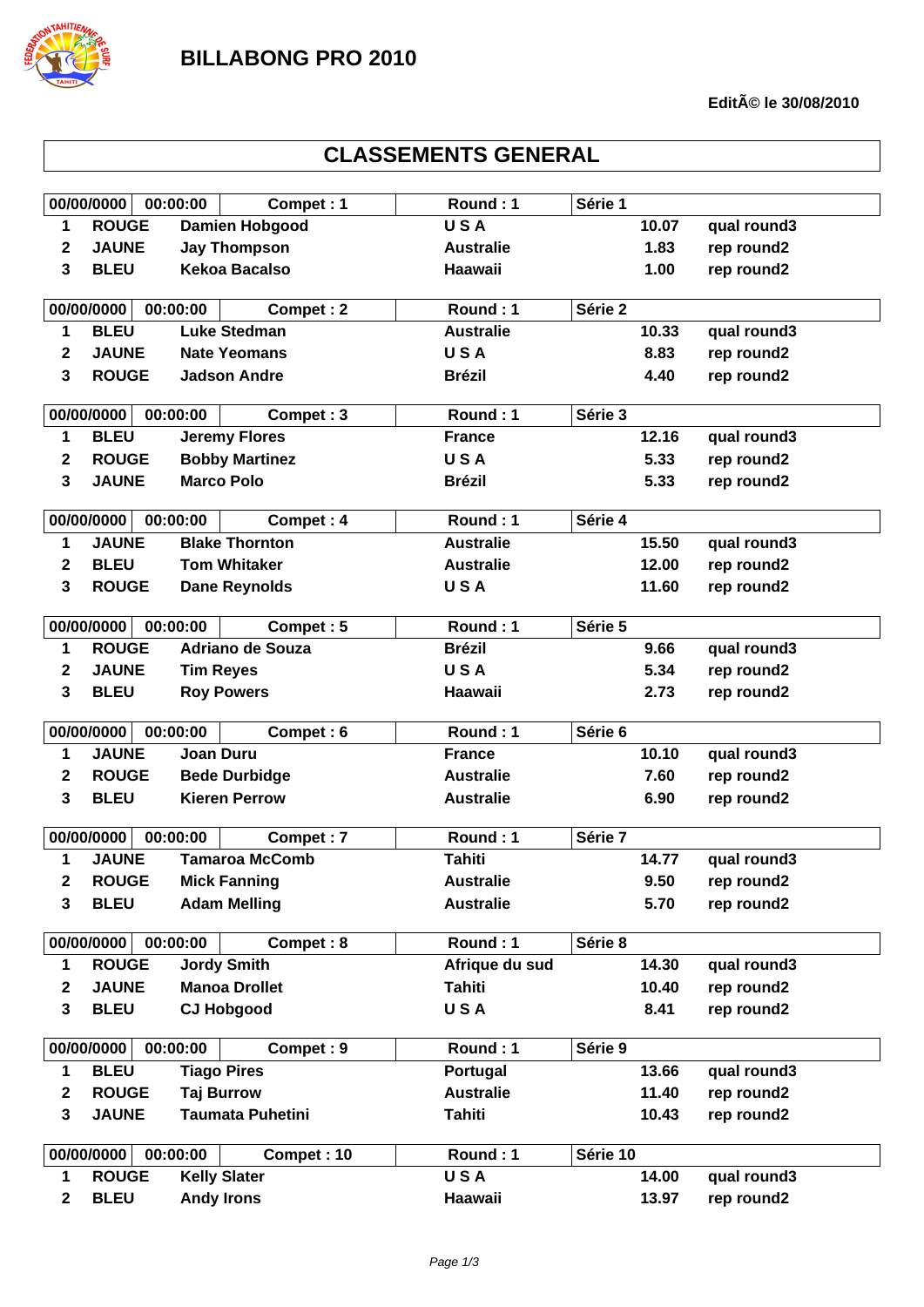

| <b>CLASSEMENTS GENERAL</b> |              |                       |                           |                  |          |               |
|----------------------------|--------------|-----------------------|---------------------------|------------------|----------|---------------|
| $\mathbf{3}$               | <b>JAUNE</b> |                       | <b>Heiarii Williams</b>   | <b>Tahiti</b>    | 12.57    | rep round2    |
|                            | 00/00/0000   | 00:00:00              | Compet: 11                | Round: 1         | Série 11 |               |
| 1                          | <b>ROUGE</b> | <b>Adrian Buchan</b>  |                           | <b>Australie</b> | 11.50    |               |
| $\mathbf{2}$               | <b>BLEU</b>  | <b>Dusty Payne</b>    |                           | Haawaii          | 9.03     |               |
| 3                          | <b>JAUNE</b> | <b>Drew Courtney</b>  |                           | <b>Australie</b> | 0.20     |               |
|                            | 00/00/0000   | 00:00:00              | Compet: 12                | Round: 1         | Série 12 |               |
| 1                          | <b>ROUGE</b> | <b>Owen Wright</b>    |                           | <b>Australie</b> | 11.27    | qual round3   |
| $\mathbf{2}$               | <b>BLEU</b>  | <b>Brett Simpson</b>  |                           | <b>USA</b>       | 8.53     | rep round2    |
| 3                          | <b>JAUNE</b> | <b>Neco Padaratz</b>  |                           | <b>Brézil</b>    | 7.73     | rep round2    |
|                            | 00/00/0000   | 00:00:00              | Compet: 13                | Round: 1         | Série 13 |               |
| 1                          | <b>ROUGE</b> |                       | <b>Fredrick Patacchia</b> | <b>Haawaii</b>   | 11.93    | qual round3   |
| $\mathbf{2}$               | <b>BLEU</b>  | <b>Matt Wilkinson</b> |                           | <b>Australie</b> | 11.46    | rep round2    |
| 3                          | <b>JAUNE</b> |                       | <b>Tanner Gudauskas</b>   | <b>USA</b>       | 8.43     | rep round2    |
|                            | 00/00/0000   | 00:00:00              | Compet: 14                | Round: 1         | Série 14 |               |
| 1                          | <b>ROUGE</b> | <b>Michel Bourez</b>  |                           | <b>Tahiti</b>    | 13.23    | qual round3   |
| $\mathbf{2}$               | <b>BLEU</b>  | <b>Dean Morrison</b>  |                           | <b>Australie</b> | 9.00     | rep round2    |
| 3                          | <b>JAUNE</b> | <b>Mick Campbell</b>  |                           | <b>Australie</b> | 5.43     | rep round2    |
|                            | 00/00/0000   | 00:00:00              | Compet: 15                | Round: 1         | Série 15 |               |
| 1                          | <b>BLEU</b>  | <b>Luke Munro</b>     |                           | <b>Australie</b> | 14.03    | qual round3   |
| 2                          | <b>JAUNE</b> | <b>Travis Logie</b>   |                           | Afrique du sud   | 12.94    | rep round2    |
| 3                          | <b>ROUGE</b> | <b>Taylor Knox</b>    |                           | <b>USA</b>       | 9.93     | rep round2    |
|                            | 00/00/0000   | 00:00:00              | Compet: 16                | Round: 1         | Série 16 |               |
| 1                          | <b>JAUNE</b> | <b>Ben Dunn</b>       |                           | <b>Australie</b> | 10.87    | Qulif round 3 |
| 2                          | <b>ROUGE</b> |                       | <b>Chris Davidson</b>     | <b>Australie</b> | 7.90     | rep round 2   |
| 3                          | <b>BLEU</b>  |                       | <b>Patrick Gudauskas</b>  | USA              | 6.92     | rep round 2   |
|                            | 00/00/0000   | 00:00:00              | Compet: 17                | Round: 2         | Série 1  |               |
| 1                          | <b>BLANC</b> | <b>Manoa Drollet</b>  |                           | <b>Tahiti</b>    | 14.76    | qualif round3 |
| $\mathbf 2$                | <b>ROUGE</b> | <b>Taj Burrow</b>     |                           | <b>Australie</b> | 12.33    | éliminé       |
|                            | 00/00/0000   | 00:00:00              | Compet: 18                | Round: 2         | Série 2  |               |
| 1                          | <b>ROUGE</b> | <b>Mick Fanning</b>   |                           | <b>Australie</b> | 15.00    | qualif round3 |
| $\overline{\mathbf{2}}$    | <b>BLANC</b> |                       | <b>Taumata Puhetini</b>   | <b>Tahiti</b>    | 7.27     | éliminé       |
|                            | 00/00/0000   | 00:00:00              | Compet: 19                | Round: 2         | Série 3  |               |
| 1                          | <b>BLANC</b> |                       | <b>Heiarii Williams</b>   | <b>Tahiti</b>    | 14.03    | qualif round3 |
| $\mathbf 2$                | <b>ROUGE</b> | <b>Bede Durbidge</b>  |                           | <b>Australie</b> | 13.43    | éliminé       |
|                            | 00/00/0000   | 00:00:00              | Compet: 20                | Round: 2         | Série 4  |               |
| 1                          | <b>ROUGE</b> |                       | <b>Dane Reynolds</b>      | <b>USA</b>       | 16.27    | qual round3   |
| $\mathbf 2$                | <b>BLANC</b> | <b>Tim Reyes</b>      |                           | USA              | 12.50    | éliminé       |